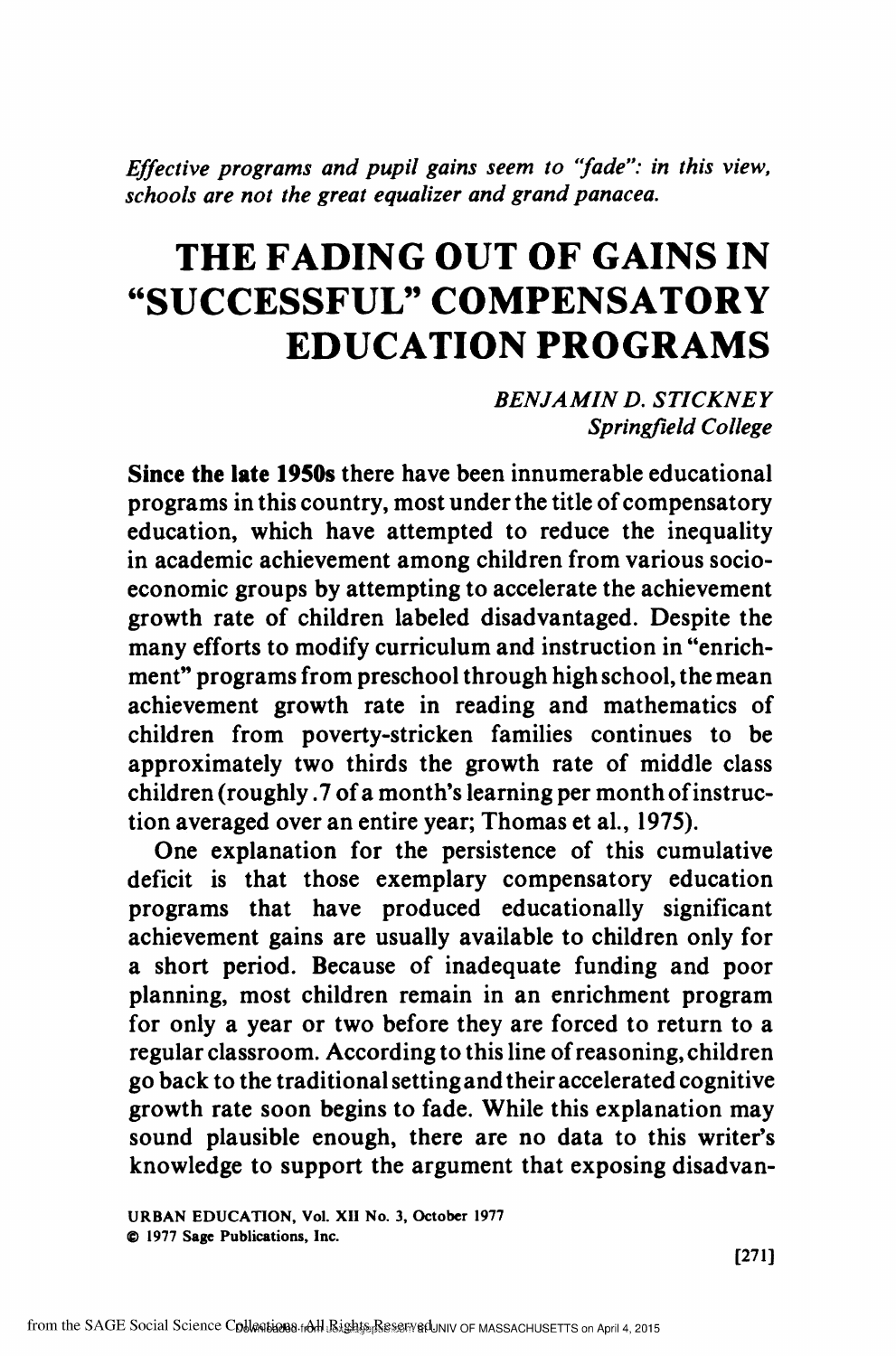taged children to a "successful" program for a sustained period will permit them to achieve throughout their schooling at a rate equal to or in excess of the national norm. Indeed, there exists some evidence that the fading out of initial gains may also occur while children are participating in model compensatory education programs.

## THE SEARCH FOR SUCCESSFUL PROGRAMS

The criteria used by most evaluators of compensatory education to determine whether a program is successful are different for preschool programs as compared to the criteria for elementary and secondary projects. While a program at the higher levels usually must demonstrate a mean achievement growth rate in math and reading equaling or exceeding the national norm (Hawkridge et al., 1968, 1969; Wargo et al., 1971), a preschool program must raise the average IQ of its participants to 100 or above (Bereiter and Engelmann, 1966; Gray and Klaus, 1970). Success reported in the early childhood programs is far more common than in the elementary and secondary projects. Hundreds of full-year Head Start programs and several experimental preschool programs repeatedly have demonstrated their ability to raise the IQs of disadvantaged children by 5 to 15 points (Westinghouse Learning Corporation, 1969; Bronfenbrenner, 1975). At the elementary and secondary school levels, however, apparently only a very small percentage of enrichment programs have collected hard data demonstrating 1:1 or greater achievement gains.

Given the many problems associated with conducting national studies of school effectiveness such as the one conducted by Coleman in 1965 and the early annual surveys of Title I attempted by the U.S. Office of Education (USOE), a popular alternative strategy for evaluating the ability of schooling to compensate for the exigencies of a povertystricken environment has been to search the nation for successful enrichment programs. Typically, a research organization would gather information on several hundred programs by an extensive reading of published and in-house program evaluations. Usually researchers then would make site visits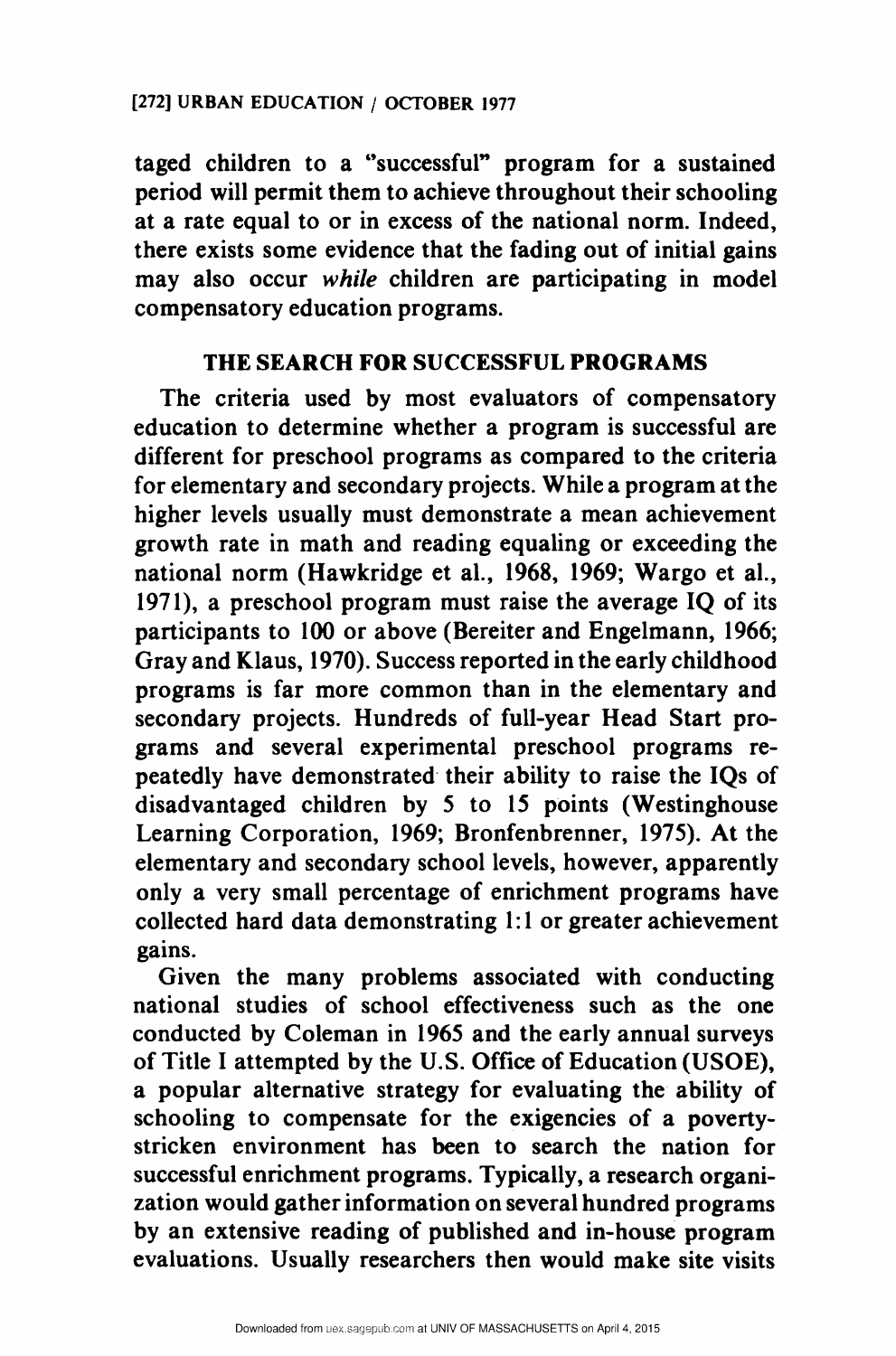to those programs reportedly making month-for-month achievement gains that appeared tobe based on hard data. If the closer scrutiny confirmed that the programs were successful, the research organization would gather additional information on curriculum and methodology so that these exemplary programs could serve as models for other educators constructing compensatory programs. Under contract with USOE, the Center for Educational Policy Research at Harvard University (McLaughlin et al., 1971) and the RMC Research Corporation (Foat, 1974) approximated this approach to identify model programs.

The earliest, the most publicized, and eventually the most extensive search for exemplary programs was conducted by the American Institute for Research (AIR) of Palo Alto, California. Under contract to USOE, AIR identified 21 exemplary programs (producing better than 1:1 gains) at the elementary and secondary levels (Hawkridge et al., 1968, 1969) which were included in the *It Works Series*, a 31-booklet package! published by USOE providing detailed descriptions of each successful program. Although AIR's selection represented an infinitesimal percentage of well over 1,000 programs reviewed, USOE eagerly publicized these exemplary programs as evidence that compensatory education could work.

Generally overlooked, however, is a third evaluation by AIR (Wargo et al., 1971) that not only identified ten additional successful programs but also conducted a follow-up study on the exemplary projects described in the two earlier reports. Of the 21 elementary and secondary school programs included in the 1968 and 1969 publications, only six were judged to be successful when reviewed two to three years later.<sup>2</sup>

Just what occurred to thwart the sustaining effectiveness of most AIR programs was apparently impossible to determine from the available data. AIR could only state that of the 21 elementary and secondary school programs four had been terminated, three did not conduct new evaluations, four had inadequate data, and four of the ten with adequate data were judged no longer effective (Wargo et al., 1971). Collecting longitudinal data on program effectiveness beyond the preschool levels is one of the most difficult tasks for the student in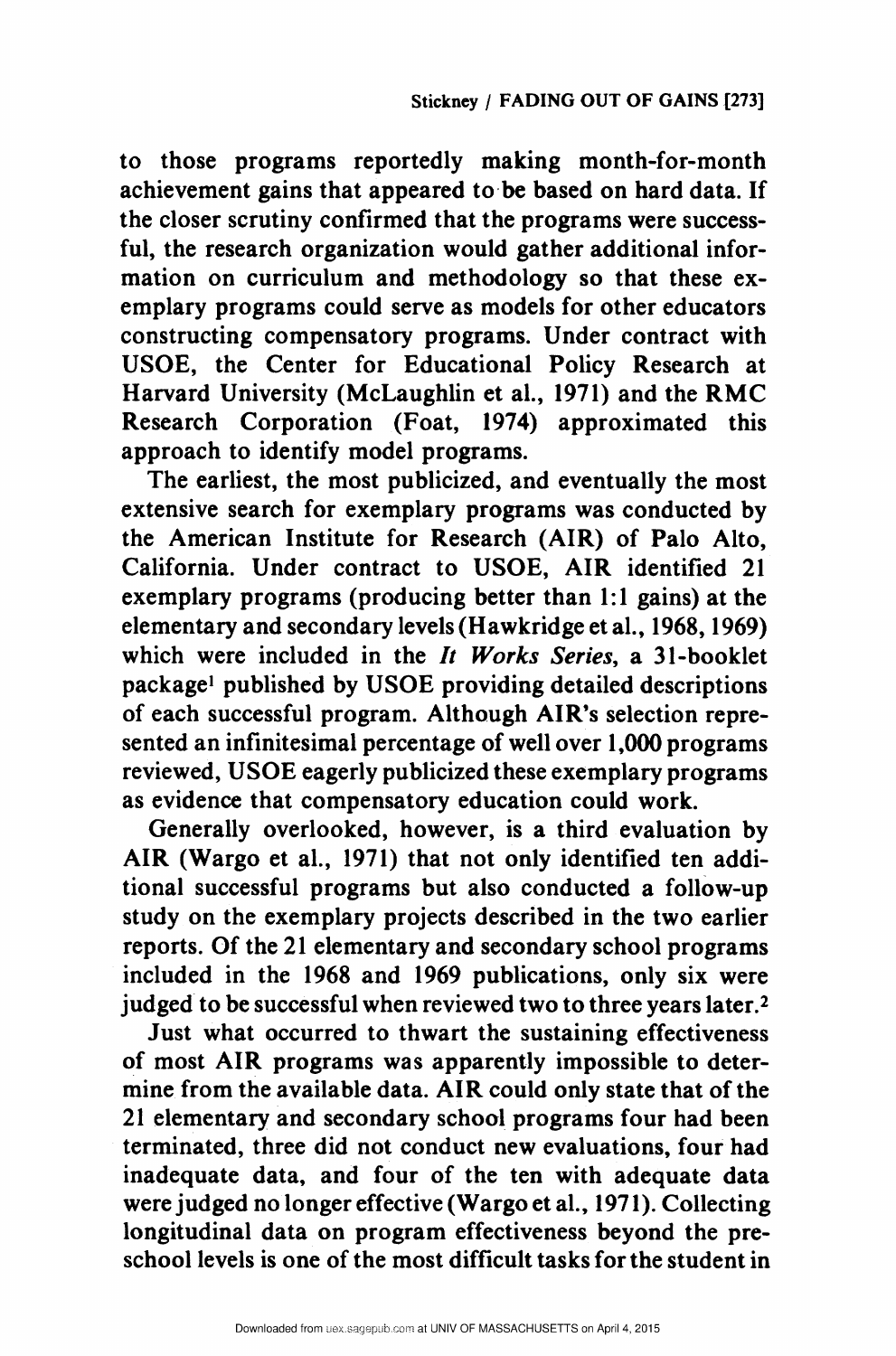the field of compensatory education. This investigation becomes particularly arduous when the researcher attempts to gather achievement data on the same pupils over more than a year's period within the same compensatory education program.

## THREE PROGRAMS INDICATING FADE OUT

In this writer's reading of both the national evaluations of compensatory education and a 20% random sampling of state and local evaluations published by ERIC from 1966- 1974, he has found only three programs beyond preschool that have recorded hard achievement data on the progress of a group of pupils for longer than a single academic year. A glance at the evaluations of these three programs not only may give us a clue as to why some compensatory education programs enjoy only short-term success, but may offer us a somewhat different perspective on the nature of the fade out phenomenon.

More Effective Schools Project (MES), New York, NY. Shortly after MES began in September 1964, this general enrichment elementary school program operating in 17 schools reported impressive achievement gains (well above 1:1) on the Metropolitan Achievement Test (MAT) in word knowledge and reading. An independent evaluation by the Psychological Corporation (North et al., 1969), however, reported that these gains were not sustained. According to the Psychological Corporation, the reading achievement scores on the MAT of children who entered the program in the second grade did not differ significantly at the beginning of grade two from the reading MAT scores of children in the control schools. By the end of the third grade, however, the average MES third grade not only was well ahead of the controls but surpassed the national norm in word knowledge and reading. In the 1968-1969 school year, the Psychological Corporation analyzed the MAT reading scores of only those MES and control group children who had taken the tests in the second and third grades, nearly four years after the original testing in the fall of 1964. At the end of the fifth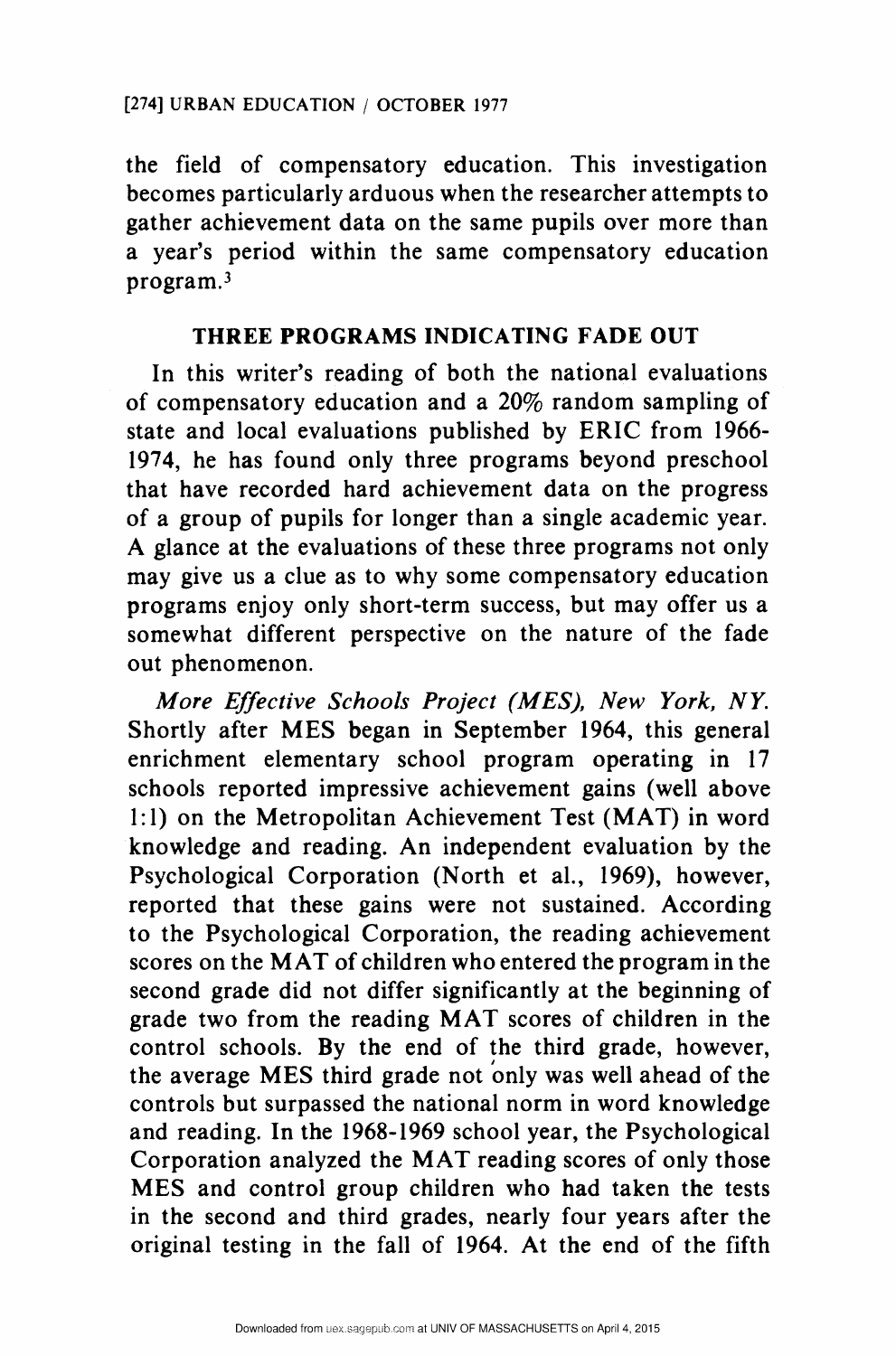| TABLE 1                                                                                                                       | Stickney / FADING OUT OF GAINS [275] |                         |  |
|-------------------------------------------------------------------------------------------------------------------------------|--------------------------------------|-------------------------|--|
| Differences Between Actual and Expected Mean<br>Grade Score for Reading Comprehension of Pupils<br>on the Three Testing Dates |                                      |                         |  |
| Nov.,<br>1959                                                                                                                 | April,<br>1960                       | May,<br>1961            |  |
| Actual grade score<br>2.73<br>2.87<br>Expected grade score<br>$-0.14$<br>Difference                                           | 3.46<br>3.34<br>$+0.12$              | 4.21<br>4.26<br>$-0.05$ |  |

| TABLE 1<br>Differences Between Actual and Expected Mean<br>Grade Score for Reading Comprehension of Pupils<br>on the Three Testing Dates |
|------------------------------------------------------------------------------------------------------------------------------------------|
| Stickney / FADING OUT OF GAINS [                                                                                                         |
|                                                                                                                                          |
|                                                                                                                                          |
|                                                                                                                                          |
|                                                                                                                                          |
|                                                                                                                                          |
|                                                                                                                                          |
|                                                                                                                                          |
|                                                                                                                                          |

SOURCE: Wrightstone (1964: 50).

grade, "differences between the means of the groups of paired MES and control schools in word knowledge and reading were not large enough to be statistically significant." The report explained that "the means of both groups fell below the national norm for this grade level (5.7) by three to eight months." (MES was an AIR exemplary program in the Institute's 1968 publication but was judged no longer effective in the 1971 follow-up report.)

Higher Horizons Program, New York, NY. The Higher Horizons (HH) Program was one of the earliest, largest, and most influential compensatory education programs that ever existed in this country. This elementary school program was in operation from 1959-1965, enrolled by 1962 some 64,000 pupils, and apparently served as a model for many of the compensatory programs envisioned by several persons instrumental in the construction of the Elementary and Secondary Education Act (ESEA) of 1965 (Freeman, 1969). Following the release in 1965 of an evaluation of Higher Horizons by New York City's Board of Education (Wrightstone, 1964) that found the program ineffective (which occurred only a few weeks after ESEA was passed by Congress), the program was terminated. This writer has obtained a copy of the Board's evaluation from one of the program's founders, Richard Turner. According to Turner, his copy of the report "may be the only copy still in existence."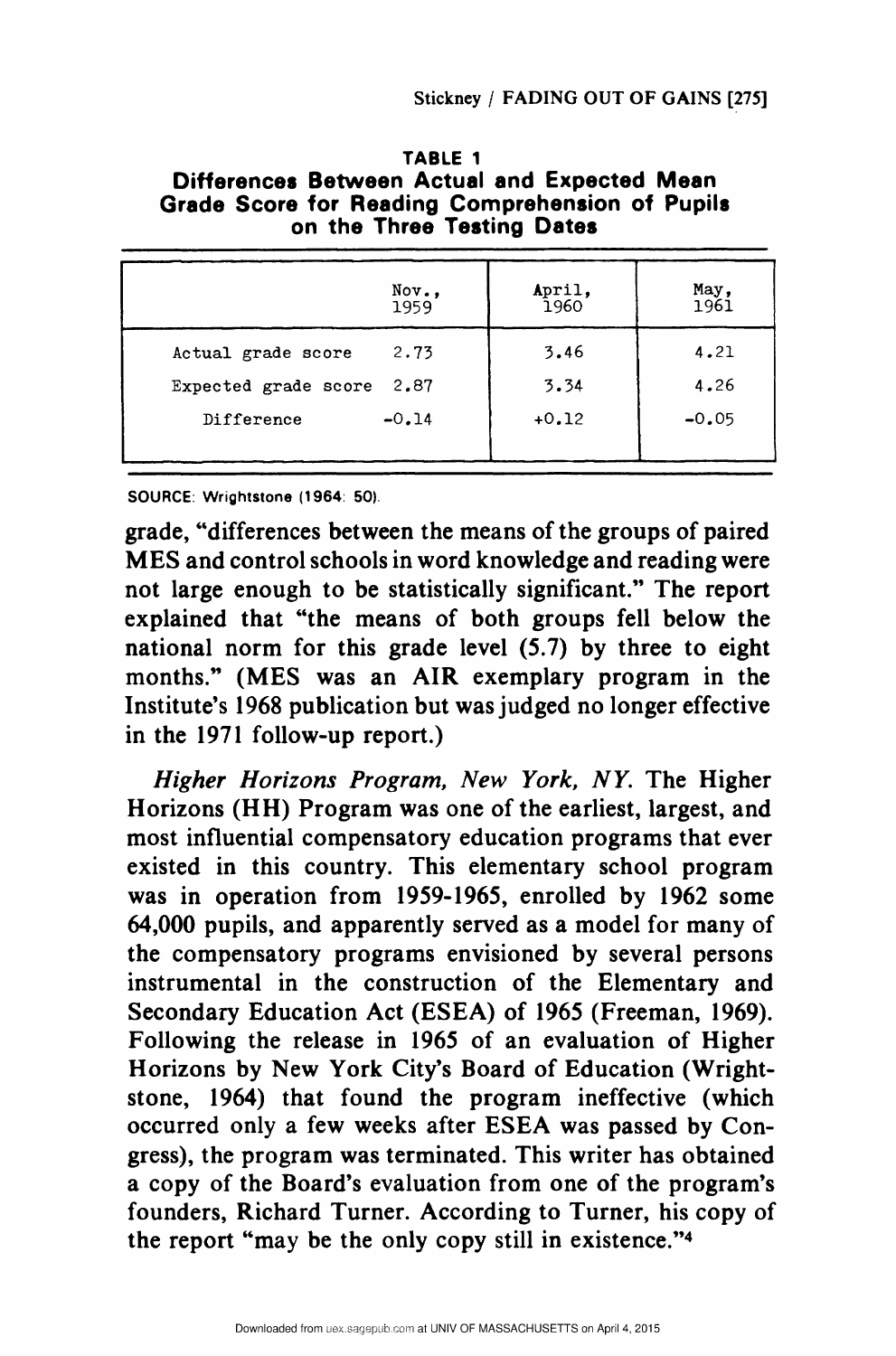The evaluation's longitudinal study on pupil reading achievement (see Table 1) indicates a pattern similar to the early gain and fade out reported in the MES evaluation. The Board of Education study of Higher Horizons included the Metropolitan Reading Test (MRT) scores of 855 third grade pupils who took the tests for the first time on November 4, 1959, less than a month after Higher Horizons was initiated. The mean grade score for the 855 children at that sitting was 2.73, which was roughly a month and a half behind the expected grade score of 2.87 for this population. Approximately six months later, on April 28, 1960, Higher Horizons children again took the MRT, and the test scores of the same 855 pupils were obtained. In this six-month period these third grade children had made a substantial gain in reading achievement. Their April grade score was 3.46, which was more than a month above the expected grade score of 3.34. At this point most Higher Horizons participants were exceeding a month's learning for month of instruction and were closing the achievement gap. Roughly 13 months later, on May 16, 1961, the MRT was given once again, and the test scores of the same 855 students, now in the fourth grade, were analyzed. This time the mean grade score was 4.26. In that 13-month interval most Higher Horizons children (while still in the program) had begun to fall behind.

Initial Enrichment Program, New York, NY. Begun as a preschool program in 1958, this experimental early childhood model evolved into a five-year program from prekindergarten through third grade. Under the direction of the influential educational psychologist Martin Deutsch, the Initial Enrichment Program (IEP) has placed a heavy emphasis on language development, individualized instruction, and the promotion of self-discipline (Deutsch et al., 1974). Like participants in many other preschool programs, the IEP children usually have made initial gains in IQ (from roughly 92 to 100). In a recent review of early intervention projects by Bronfenbrenner (1975), it was stated that in IEP "the means for the experimental group showed the characteristic hairpin turn while the children were still in the program." Bronfenbrenner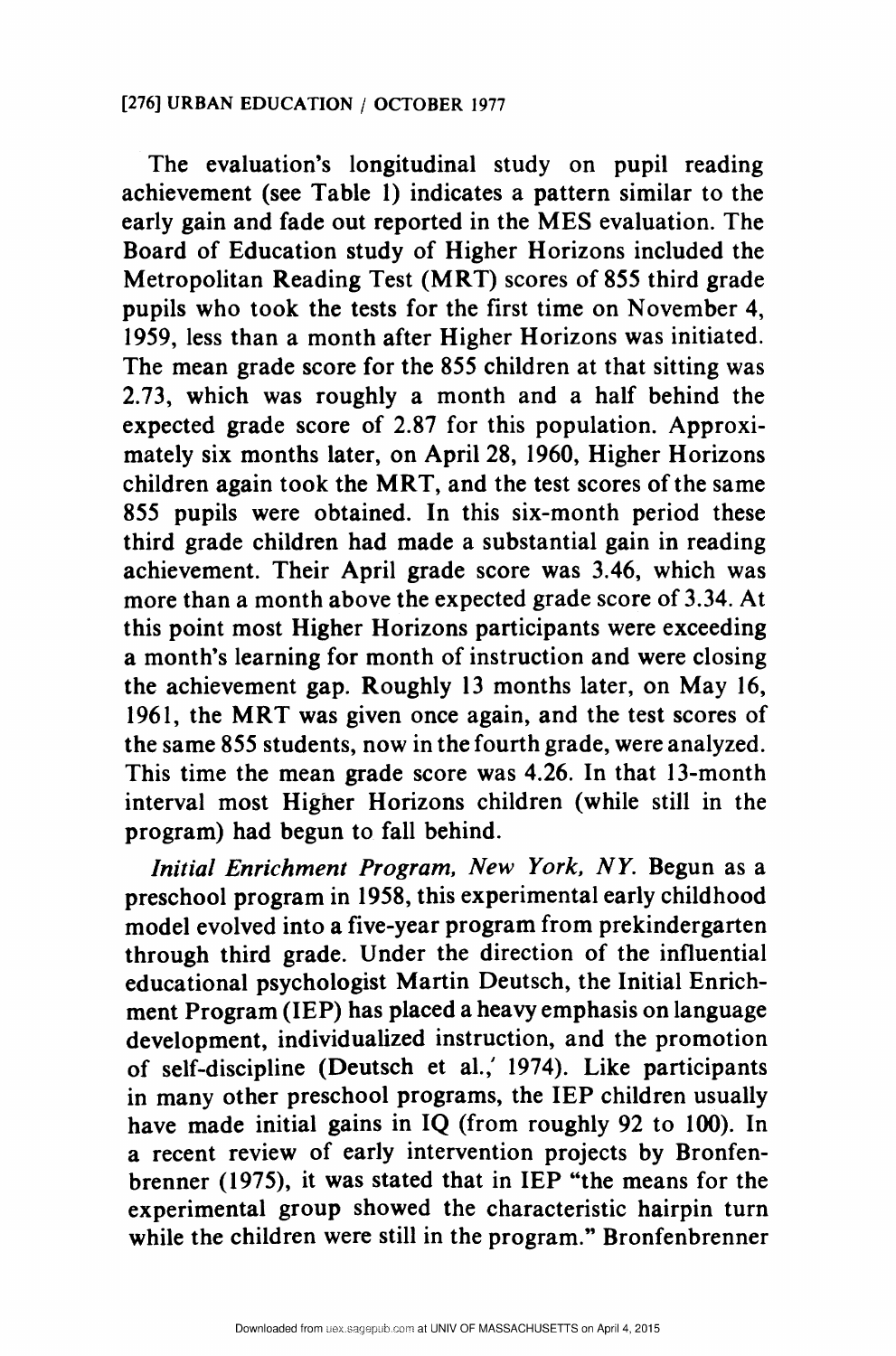explains that "at the final testing, after the children had been exposed to five years of the intervention, the I.Q. difference between the experimental and randomized control group was a non-significant four points" (96 versus 92).

The test scores from Deutsch's Initital Enrichment Program are extremely important because of the paucity of longitudinal data published by the various sponsors of Project Follow Through. Begun in 1967 as an early elementary (grades 1 through 3) enrichment experience designed to sustain the cognitive gains of many Head Start children, Project Follow Through's major evaluations by the Stanford Research Institute (Bissell, 1973) and ABT Associates (Cline, 1974, 1975) have focused on attempting to measure specificity of effects of the several experimental models. There is no information in these reports on the progress in achievement of Follow Through children who benefited cognitively from Head Start. To this writer, the evaluations' omission of these data is somewhat puzzling, considering the original purpose for designing the project, the ample time period for the collection of longitudinal information, and the fact that the 20-odd sponsors of Follow Through were carefully chosen because of their expertise in child development and experimental research.

#### AN ATTEMPT TO EXPLAIN FADE OUT

If the fading out of early gains reported in More Effective Schools, Higher Horizons, and Initial Enrichment is indicative of what has occurred in many other compensatory education programs, it is important to consider the possible causes of this phenomenon.

Two things may occur to explain the initial academic gains of children entering a compensatory education program. (We are assuming here that there have been proper controls for statistical regression toward the mean.) At the preschool level the cognitive growth of a disadvantaged child in a structured academic program may accelerate relative to his middle class counterpart. This might be expected, considering the probability that the middle class child either is not in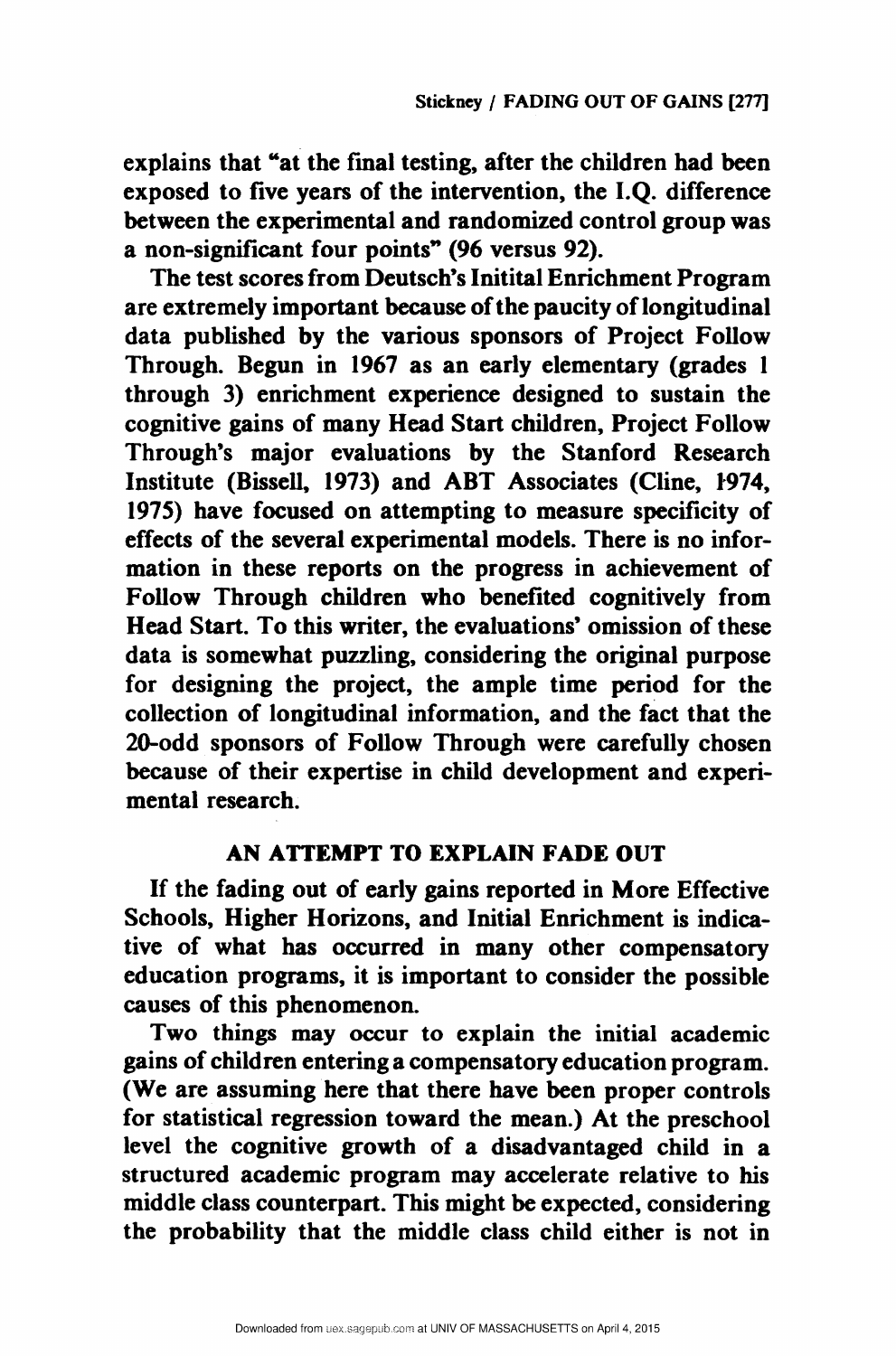school at all or is in a traditional nursery school. Consequently, on measures such as the Peabody Picture Vocabulary Test and reading readiness tests the disadvantaged child may approach or even exceed the national norms. The gains of the disadvantaged child may be maintained until the middle class child enters the first grade, and then the cumulative deficit begins to reappear. This is to be expected, for now the advantaged child begins his formal academic training and his achievement growth rate increases. In other words, it is not just a fading of gains of the disadvantaged child that widens the achievement gap, but the acceleration of the advantaged child once he enters school. By grades three or four the initial gains of the Head Start child have been lost almost completely, for he is now little better off than his disadvantaged counterpart without pre-school experience. But, once again, the latter child has entered school for the first time in the first grade, and his cognitive growth may increase modestly at this point. And, if one looks at the control group IQ scores in several of the longitudinal preschool studies, this increase often occurs (Kirk, 1958; Bronfenbrenner, 1975). Since it is improbable that there are any optimal moments or magic years when cognition can be influenced permanently, the disadvantaged child without preschool experience begins to "catch up" with the Head Start child.

The second thing that may occur to explain the initial gains and possible fade out that occurs in compensatory education programs at the elementary and secondary levels involves a somewhat different phenomenon. The initial gains may be produced by some experimenter bias effect, but it is also conceivable that in any new situation a person with relatively limited knowlege of a subject may learn at a more rapid rate for a short period than would a person with broader knowledge. For example, in a compensatory reading program such as Higher Horizons, an entering third grader (who is already behind his middle class counterpart) may for a period of a few months increase his reading growth rate relative to the national norm (achieving, say, at 1.5). The new and exciting approach to reading employed by a Higher Horizons type program may trigger this accelerated learning of very basic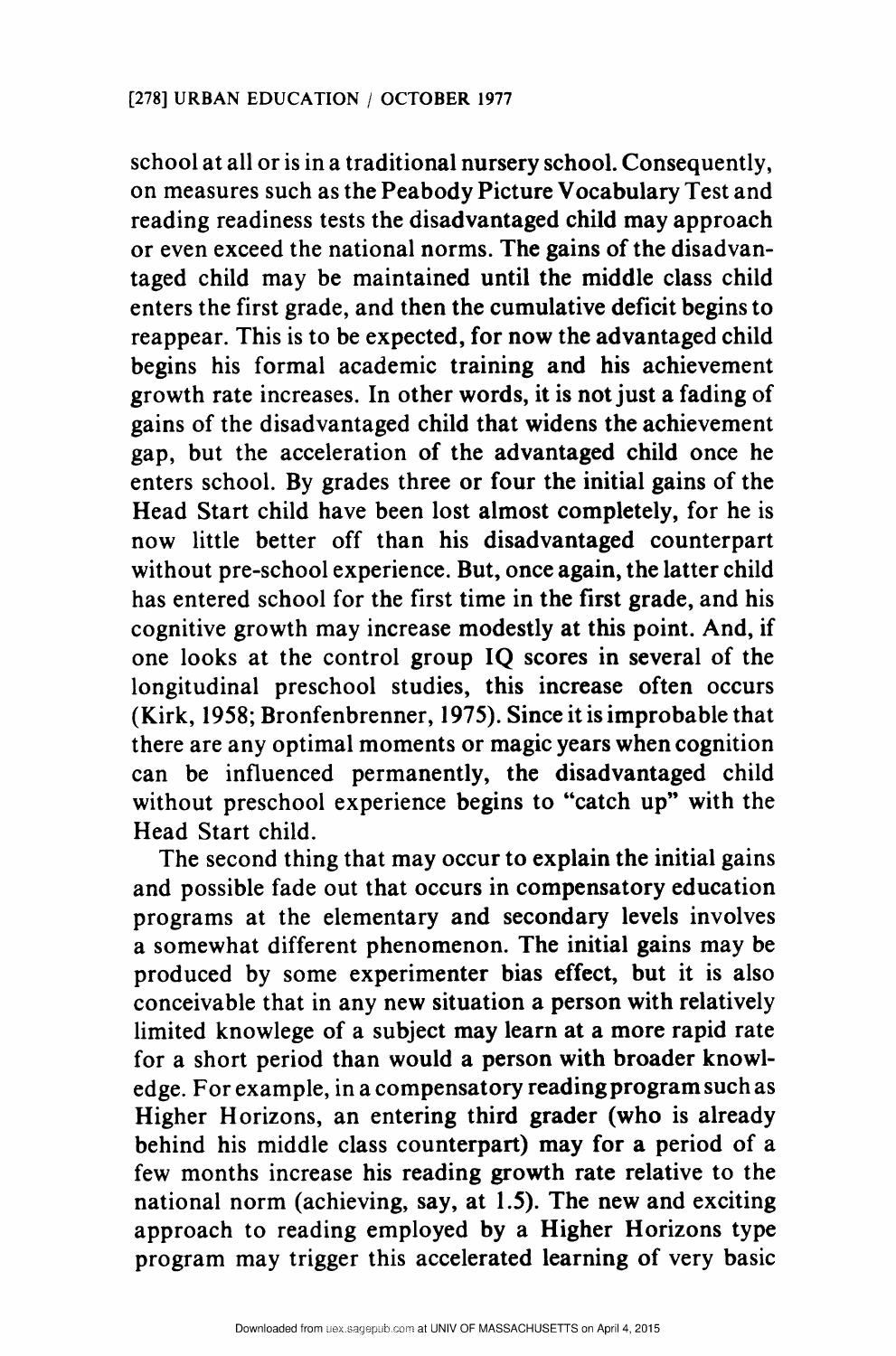reading skills. In order to sustain these gains, however, or even to keep pace at 1:1 with the middle class norm, the child must have ample opportunity to practice his reading outside of school. The more advantaged child is provided this opportunity by the powerful reinforcers in his home environment, while the lower class child may be denied this opportunity. Also, home environmental reinforcers become increasingly important as the reading material requires an increasingly conceptual sophistication. Therefore, a substantial fading out of the impressive initial gains occurs, and the achievement growth rate once again is less than 1:1.

## THE GENETIC ARGUMENT

Critics of compensatory education in the hereditarian camp have offered a genetic explanation for the persistence of the cumulative deficit in achievement between most economically advantaged and disadvantaged pupils. While it is surely conceivable that absolute differences in intelligence may exist among the social classes, it is illogical to cite the alleged failure of compensatory education as evidence of these suggested inherent differences.

First of all, it must be understood that apparently children from the subculture of poverty normally learn more from the schools than do children from the main culture. When the schools are closed for a sustained period (as they were in Prince Edward County, Virginia, because of an integration dispute, and as they were during the 1967 New York City teachers' strike), the academic achievement growth rate of disadvantaged children suffers considerable decline (Green et al., 1964; Jencks et al., 1972). In these instances, the effects of terminated public schooling on the achievement of middle class pupils were difficult to determine since a large percentage of children were enrolled in private schools or were tutored at home.

During the summer recess, however, when the vast majority of children from middle class and poverty-stricken backgrounds are not receiving formal academic instruction, poor children experience far greater losses than their more affluent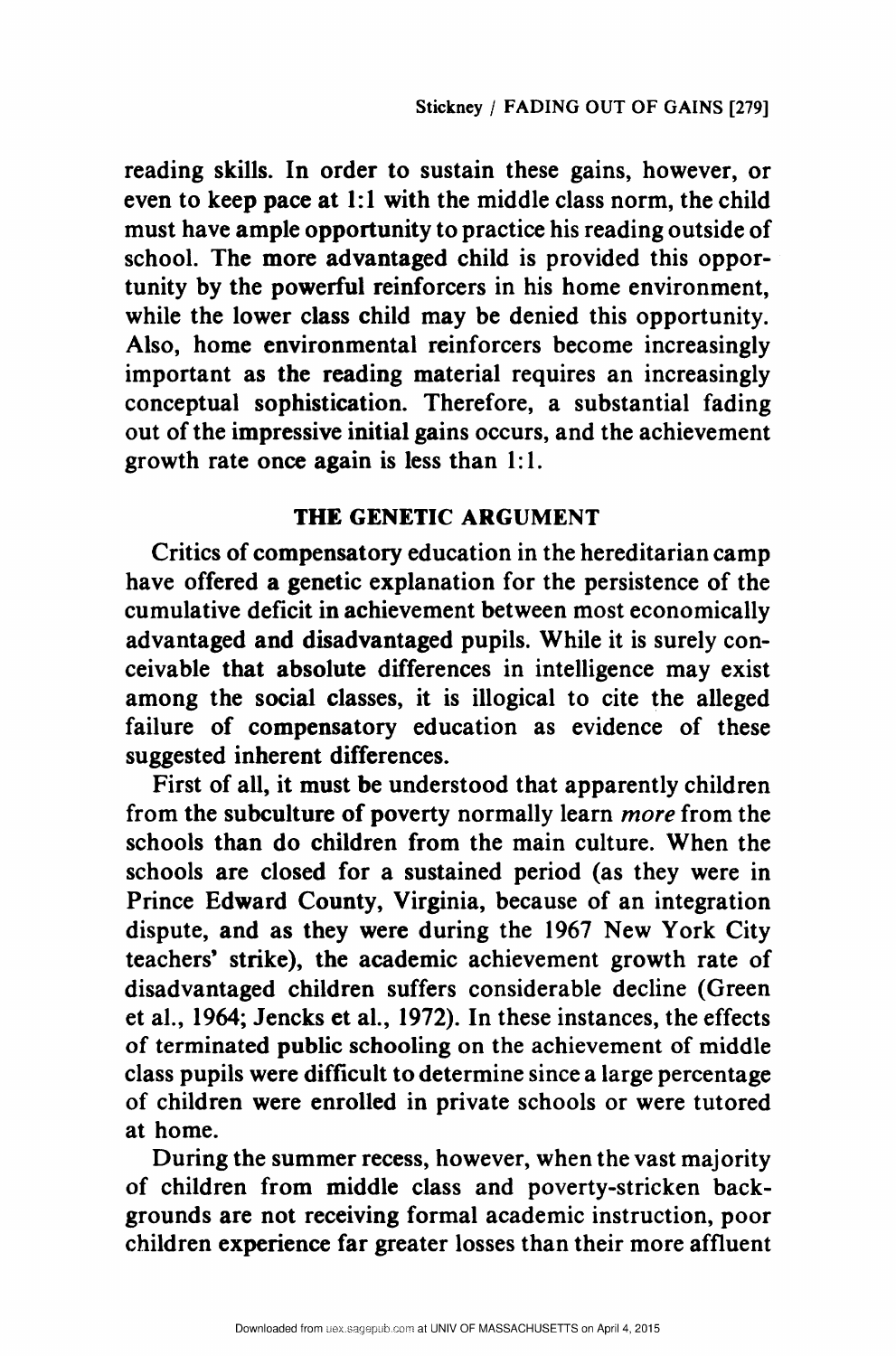counterparts. Therefore, it is suggested that disadvantaged children learn most of their academic skills (as measured by standardized tests) from the schools, while middle class children acquire a relatively greater percentage of their environmentally determined academic aptitudes from the home. Once again, it is probable that the cumulative deficit can be attributed largely to different experiences outside the school, not to differing learning rates *during* school.

Second, one can hardly fault disadvantaged children for their apparent failure to respond to the various "innovations" of compensatory education programs when it has been known for years in some educational circles that variation in curriculum and methodology generally have little or no effect on the pupil achievement of the advantaged population (Gage, 1963; Stephens, 1967). It is interesting that one of the few input variables in the entire field of education that correlates rather consistently with greater pupil learning is the degree of structured schooling that disadvantaged pupils receive (Hawkridge et al., 1968; Wargo et al., 1971). Therefore, it can be argued that methods characteristic of the traditional school are more suited to the development of the cognitive skills of children from the subculture of poverty than the more open, whole-child approach used commonly in compensatory "enrichment" programs. Indeed, a highly structured approach should be more effective with children from the subculture of poverty, for it attempts to teach some of the cognitive processes of the dominant culture in a systematic way. Compensatory programs that encourage children to discover these processes on their own are unlikely to have any positive effect and may even be detrimental.

#### **CONCLUSION**

Surely, additional longitudinal research similar to the evaluations of programs cited in this paper must be conducted before we can come to grips with the ability of the schools to eliminate the mean differences in achievement which exist among various socioeconomic groups in this country. The limited longitudinal data that do exist, however, do not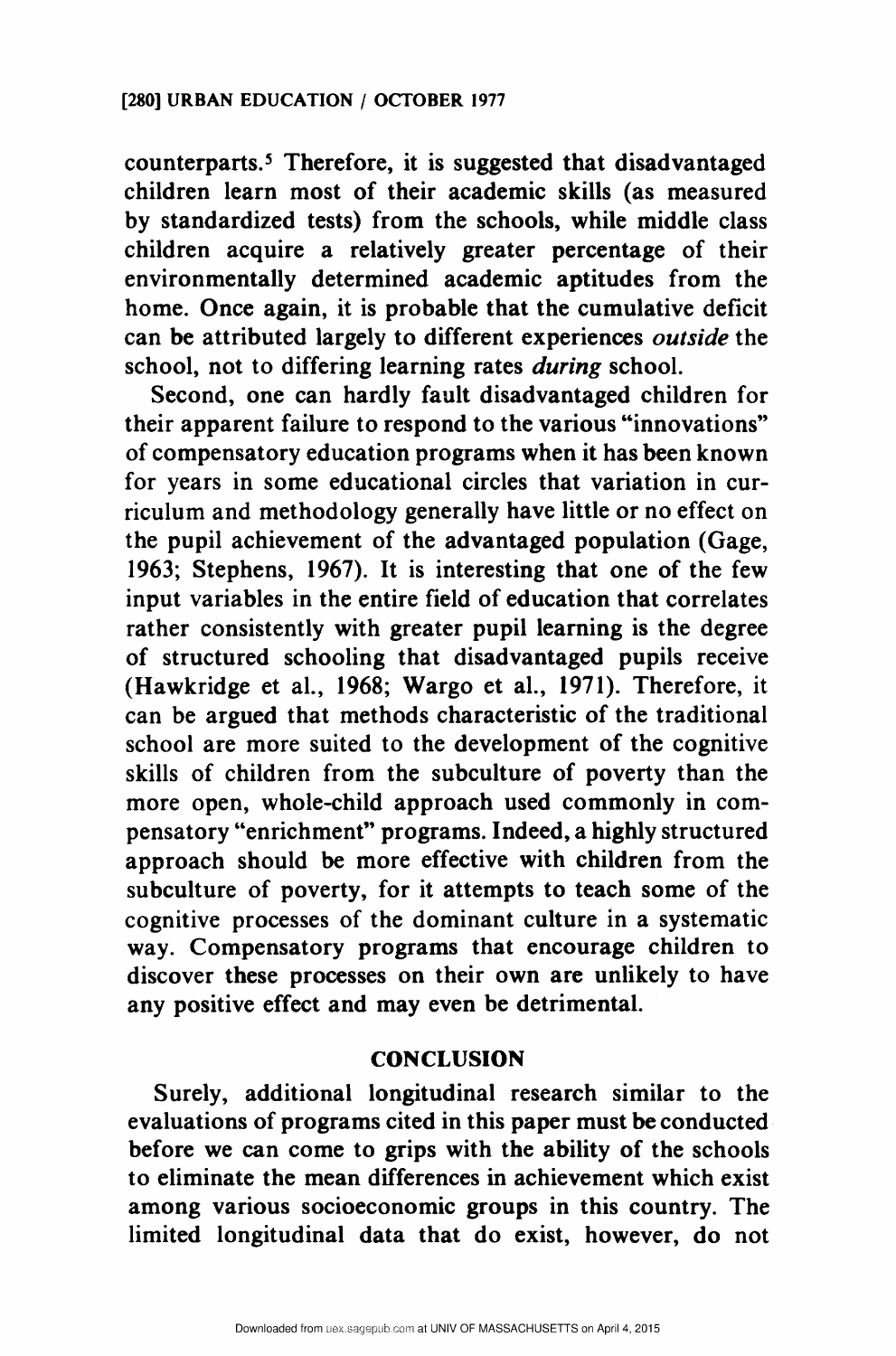suggest that the schools can be "the great equalizer." The fading out of initial gains that apparently occurred *during* the More Effective Schools, Higher Horizons, and Initial Enrichment Programs offers us additional evidence that perhaps the only way to reduce significantly the environmentally determined inequalities of achievement is to reduce significantly the existing inequalities in environment.

#### **NOTES**

1. AIR also identified ten preschool programs inthese reports, makinga total of 31.

2. Intensive Reading Instructional Teams, Hartford, CT; After School Study Centers, New York, NY; Summer Junior High Schools, New York, NY; College Bound Program, New York, NY; Project R-3, San Jose, CA; Programmed Tutorial Reading Project, Indianapolis, IN. It is interesting that two of these programs provide instruction beyond the normal schooling time period and that the College Board Program may cater to a select group.

3. In addition to combing the various indexes and reading many of the Title I evaluations published in ERIC, this writer conversed either by phone or in person with Urie Bronfenbrenner, David Cohen, the research assistant to Edmund Gordon, Merle Karnes, and Sheldon White, as well as officials from ABT Associates (who are doing the Project Follow Through evaluation for USOE), the Stanford Research Institute, and the New York City Board of Education. Each acknowledged the importance of such longitudinal data, but only Richard Turner of the New York Board of Education could provide any assistance. Dr. Turner graciously sent me his personal copy of the Higher Horizons evaluation, which contained data on pupil achievement over a two-year period.

4. From a telephone conversation in March 1976.

5. The Stanford Research Institute (Thomas et al., 1975) has estimated that roughly half of the achievement differences between the advantaged and disadvantaged school population can be attributed to the ten months of public school. The remaining half of the cumulative deficit occurs during the summer recess.

#### REFERENCES

BEREITER, C. and S. ENGELMANN (1966) Teaching Disadvantaged Children in the Preschool. Englewood Cliffs, NJ: Prentice-Hall.

- BISSELL, J. S. (1973) "Planned variation in Head Start and Follow Through," pp. 66-107 in J. C. Stanley (ed.) Compensatory Education for Children Two to Eight: Recent Studies of Intervention. Baltimore, MD: Johns Hopkins Univ. Press.
- BRONFENBRENNER, U. (1975) A Report on Longitudinal Evaluations of Pre-School Programs, Vol. II: Is Early Intervention Effective? Washington, DC: Department of Health, Education, and Welfare.
- CLINE, M. G. (1974, 1975) Education As Experimentation: Evaluation of the Follow Through Planned Variation Model. Vol. 1A (published in ERIC; ED 094 890); Vol. 2A (published in ERIC; ED 108 768). Cambridge, MA: ABT Associates.